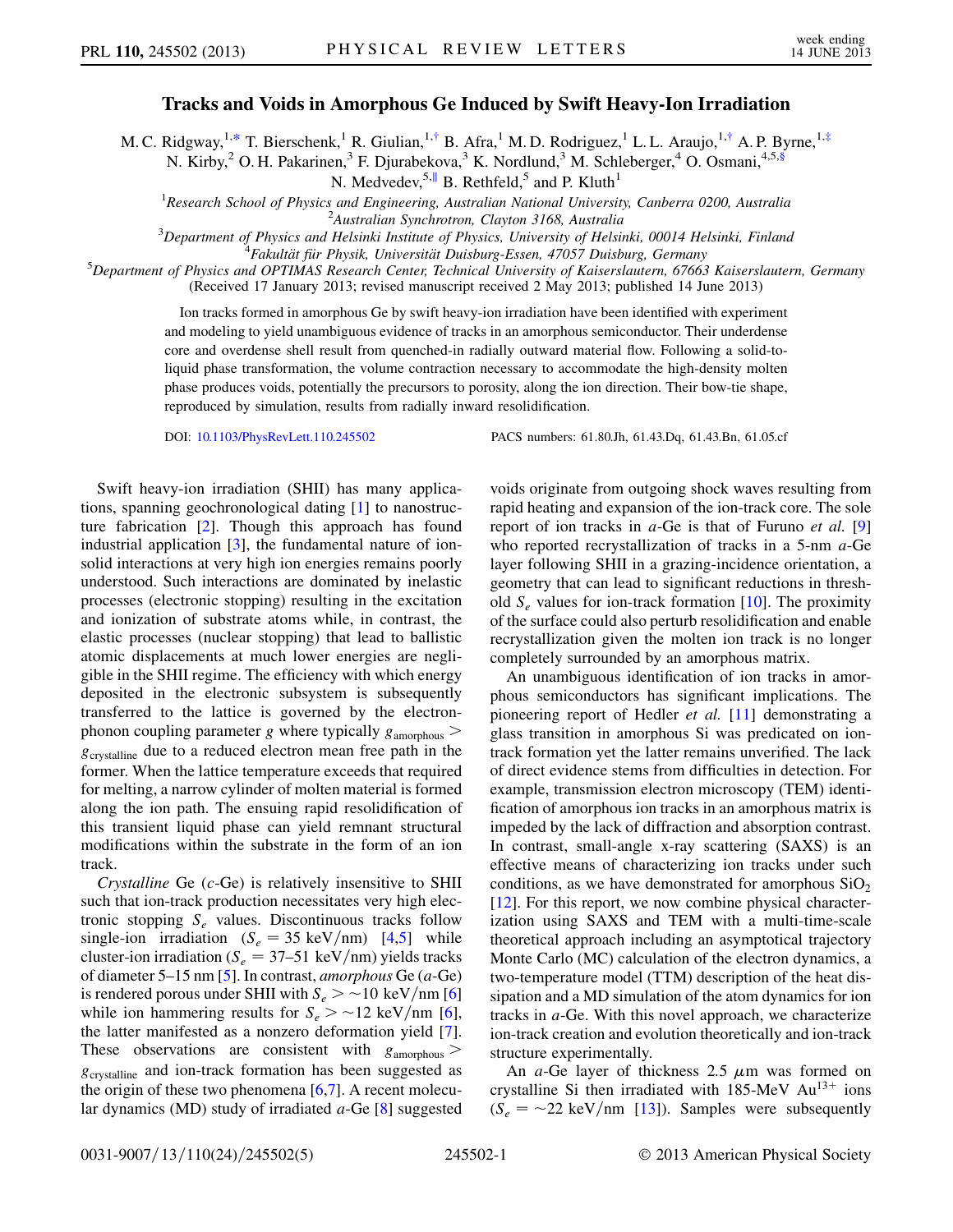characterized with SAXS and cross-section TEM (XTEM). For experimental details, see the Supplemental Information [[14\]](#page-4-18).

The simulation of ion tracks in  $a$ -Ge induced by SHII was achieved via three interconnected stages. The first included the excitation of electrons due to the ion energy deposition. The electron dynamics were then followed by combining a MC approach  $[15]$  $[15]$  and TTM  $[16-18]$  $[16-18]$  $[16-18]$  $[16-18]$ . While the MC method is a kinetic means of modeling the initial electron excitation and the nonequilibrium electron dynamics, the TTM describes the energy transport within the electronic and lattice subsystems. Using the MC TTM approach, the rate of energy transfer between the electronic and lattice subsystems  $(g_{\text{amorphous}})$  was extracted and so fitting this parameter was unnecessary. Instead, the electron-phonon coupling and specific heat capacity were calculated explicitly as a function of electron temperature (see Supplemental Information  $[14]$ ). Here we do not consider ultrafast phase transformations like athermal melting [\[19\]](#page-4-22) because the particular time scale of the relevant phase transformation is of minor importance. The calculation of the lattice temperature is used here to judge whether the localized energy is sufficient to induce and maintain the molten state on a time scale of several picoseconds.

The evolution of the lattice temperature is mirrored in the MD simulation where the spatially varying, timedependent energy transfer between the two subsystems from the MC TTM calculation was used as input for continuously depositing kinetic energy in a random direction on the lattice atoms until the two subsystems were in equilibrium at 3 ps. MD simulations were performed with the PARCAS code [\[20\]](#page-4-23) using the Stillinger-Weber (SW) and Tersoff potentials  $[21,22]$  $[21,22]$ . The choice of potential was governed by the most accurate description of the solidto-liquid and liquid-to-solid phase transformations. The simulation cell volume was  $61 \times 41 \times 41$  nm<sup>3</sup>. Note that MD simulations with fixed cell dimensions (mechanically rigid boundaries) coupled with a volume contraction within the ion track (demonstrated below) could potentially overestimate the resultant tensile stress compared to that for elastically responding boundaries. The initial  $a$ -Ge cell was constructed from c-Ge using the Wooten-Winer-Wearie (WWW) approach [\[23\]](#page-4-26) (see Supplemental Information [\[14\]](#page-4-18)). Using the MC TTM result as input, the molten track width deduced from MD was half that measured experimentally, an extraordinary result given the absence of fitted parameters. To better enable the comparison of calculation, simulation, and experiment, the MC TTM input was then scaled so the width of the molten ion track extracted from MD was consistent with that determined from SAXS.

SAXS detector images [Fig.  $1(a)$  and  $1(b)$  insets] were comprised of two anisotropic scattering components separable by tilting the sample relative to the x-ray direction. The scattering intensity  $I$  as a function of the scattering

<span id="page-1-1"></span>

<span id="page-1-0"></span>FIG. 1 (color online). (a) Background-subtracted SAXS intensity as a function of scattering vector for ion tracks including the detector image recorded with the surface normal at  $10^{\circ}$  to the x-ray direction (bottom left) and the calculated radial density distribution (top right). (b) Background-subtracted SAXS intensity as a function of scattering vector for voids including the detector image recorded with the surface normal at  $5^{\circ}$  to the x-ray direction (bottom left). The void geometry used for fitting (top right) was 10.6, 7.4, and 6.6 nm for  $L$ ,  $R_1$ , and  $R_2$ , respectively.

vector  $q$ , isolated and background subtracted, is shown in Fig. [1](#page-1-1) for two orientations. In both spectra, the scattering contributions from ion tracks and voids are apparent as horizontal streaks and mirrored hemispheres, respectively. Long, parallel cylindrical-like features (ion tracks) yield the streaks which are compressed in the detector image upon tilting. The voids responsible for the second scattering component were identifiable with TEM.

In Fig.  $1(a)$ , *I* increases as a function of fluence consistent with an increase in the number of scattering centres, in this case ion tracks. As the fluence exceeds  $10^{11}/\text{cm}^2$ , the well-defined oscillations wash out as ion-track overlap becomes more probable. Fitting the two lower fluences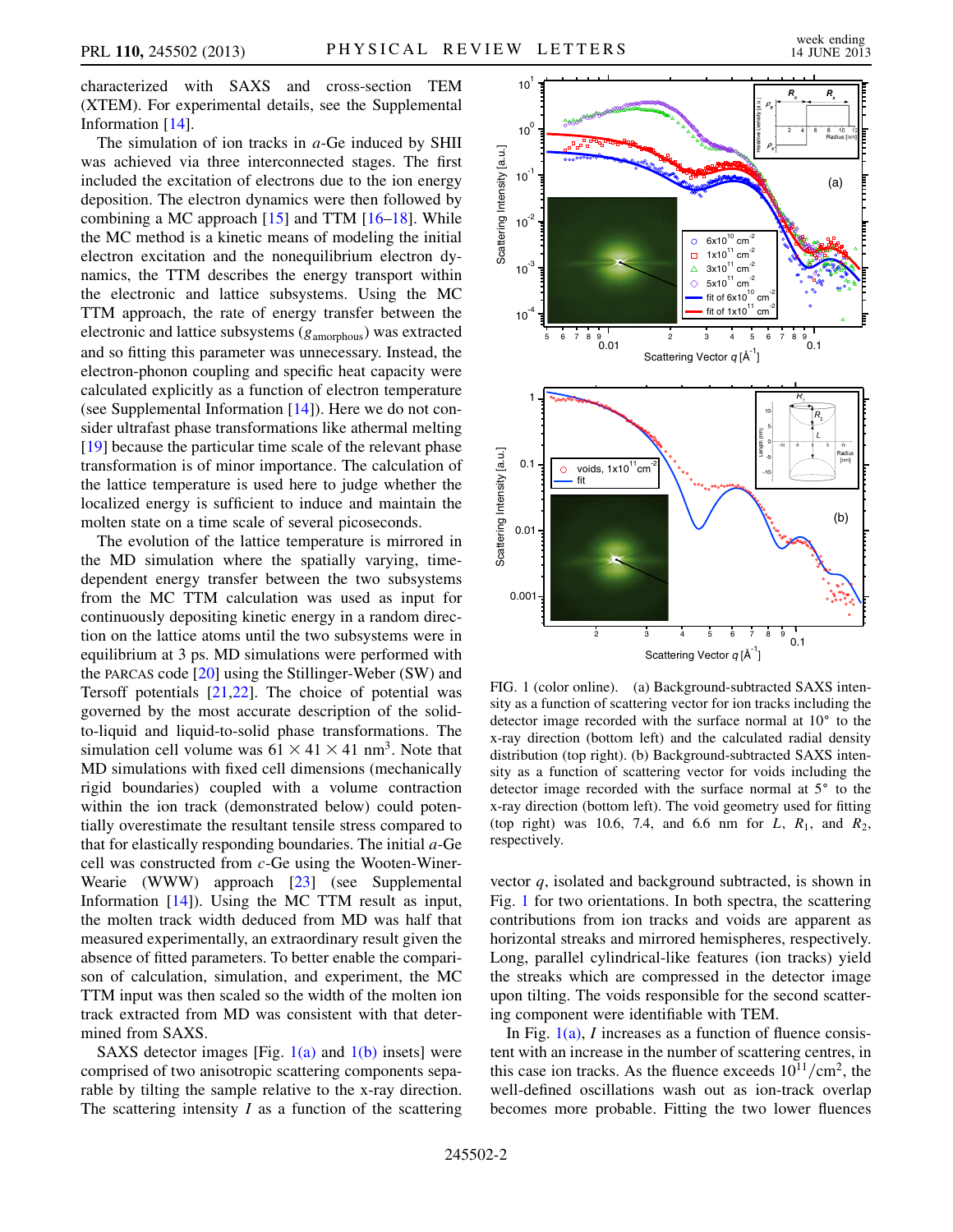<span id="page-2-0"></span>TABLE I. Ion-track structural parameters determined with SAXS.  $R_{\text{core}}$ ,  $R_{\text{shell}}$ , and  $R_{\text{total}}$  are the core radius, shell thickness, and total radius, respectively;  $\sigma_{\text{core}}$ ,  $\sigma_{\text{shell}}$ , and  $\sigma_{\text{total}}$  are the standard deviation of the Gaussian distributions used to account for the polydispersity of the core, shell, and total radii, respectively;  $\Delta \rho_{\text{core}}$  and  $\Delta \rho_{\text{shell}}$  are the change in density of the core and shell relative to the unirradiated matrix respectively and shell relative to the unirradiated matrix, respectively.

|               |      |               |      |                |      | $R_{\rm core}$ (nm) $\sigma_{\rm core}$ (nm) $R_{\rm shell}$ (nm) $\sigma_{\rm shell}$ (nm) $R_{\rm total}$ (nm) $\sigma_{\rm total}$ (nm) $\Delta \rho_{\rm core}/\Delta \rho_{\rm shell}$ |
|---------------|------|---------------|------|----------------|------|---------------------------------------------------------------------------------------------------------------------------------------------------------------------------------------------|
| $4.7 \pm 0.1$ | 0.73 | $6.5 \pm 0.1$ | 1.01 | $11.1 \pm 0.2$ | 1.69 | $-0.91 \pm 0.14$                                                                                                                                                                            |

with a core-shell model yields the ion-track parameters given in Table [I](#page-2-0) including a total track radius of 11.1  $\pm$ <sup>0</sup>:2 nm. (The measured radius of an ion track is considered indicative of the maximum melt radius  $[12,24]$  $[12,24]$ .) A negative value of the core-to-shell density ratio  $(\Delta \rho_{\rm core}/\Delta \rho_{\rm shell})$ <br>where  $\Delta \rho_{\rm can}$  and  $\Delta \rho_{\rm can}$  are the change in density of the where  $\Delta \rho_{\text{core}}$  and  $\Delta \rho_{\text{shell}}$  are the change in density of the core and shell relative to the unitradiated matrix respeccore and shell relative to the unirradiated matrix, respectively) indicates core and shell have a density lower and higher, respectively, than the surrounding matrix (or vice versa). We suggest the shell is overdense, consistent with frozen-in radially outward material flow from the ion-track core following a thermal spike. The relative radial density distribution across the ion track derived from SAXS measurements is shown in the Fig.  $1(a)$  inset. This distribution, corroborated by simulations presented below, yields a net volume contraction that is accommodated by the creation of open volume.

Figure  $1(b)$  shows the scattering contribution from the second component, fitted with the bow-tie shape shown in the inset. This choice of shape was governed by TEM observations shown in Fig. [2](#page-2-1) which depict a void. TEM through-focus analysis confirmed these features are less dense than the matrix. The parallel sides of the void are aligned with the incident ion direction, suggesting their formation mechanisms are correlated. Table [II](#page-2-2) lists the void parameters derived from SAXS and TEM measurements.

Insight into the ion-track and void formation processes was garnered from MD simulations (see Supplemental Information animation [\[14\]](#page-4-18)). Using the SW potential, the solid-to-liquid phase transformation along the ion track

<span id="page-2-1"></span>

FIG. 2. XTEM image from a-Ge irradiated to a fluence of  $6 \times 10^{10}/\text{cm}^2$  (left) and MD simulation of the void geometry following resolidification (300 ps) (right) following resolidification (300 ps) (right).

was apparent with MD. The density of the sixfoldcoordinated molten Ge exceeded that of the fourfoldcoordinated amorphous Ge, as expected [\[25\]](#page-4-28). Within the molten material, spherical voids appeared at  $\sim$ 10 ps followed by void agglomeration for surface-area minimization. Prior to resolidification, the void shape was prolate ellipsoid with the major axis aligned with the incident ion direction. The minor axis equalled  $\sim 60\%$  of the molten ion-track width. For our ion energy deposition parameters, void formation was not apparent using the Tersoff potential.

While the SW potential effectively yielded the highdensity liquid phase upon melting, this density was retained upon resolidification for the simulation of the ion track and a bulk cell of liquid Ge quenched at  $3 \times 10^{13}$  K/s, a rate comparable to that for the ion track.<br>In contrast, the Tersoff potential reproduced the low-In contrast, the Tersoff potential reproduced the lowdensity amorphous solid upon quenching of the bulk cell of liquid Ge. We thus implemented the Tersoff potential at 100 ps for the MD simulation of ion-track formation, following which the transformation from high-density liquid to low-density solid was observable upon cooling.

The validity of changing potentials mid-simulation is demonstrated with Fig. [2](#page-2-1), which shows the MD simulation of the void after resolidification of the molten ion track (300 ps total). The similarity between experiment and simulation is remarkable. While spherical voids form as a consequence of the volume contraction induced by the low-density solid to high-density liquid phase transformation, the peculiar shape of the voids upon resolidification is the result of radially inward cooling. As the molten ion track progressively solidifies from the maximum melt radius toward the ion-track core, the expanding volume of the solidified material compresses the residual molten material necessitating axial motion toward the void. The innermost volume experiences the greatest effect and a bow-tie shaped void results.

<span id="page-2-2"></span>TABLE II. Void structural parameters determined with SAXS, XTEM, and MD. XTEM and MD values are estimated from very few occurrences.

|             | Radial Width (nm) | Length $(nm)$ |
|-------------|-------------------|---------------|
| <b>SAXS</b> | $\sim$ 7          | $\sim$ 24     |
| <b>XTEM</b> | $\sim$ 7          | $\sim$ 10–20  |
| MD          | ~10               | $\sim$ 10     |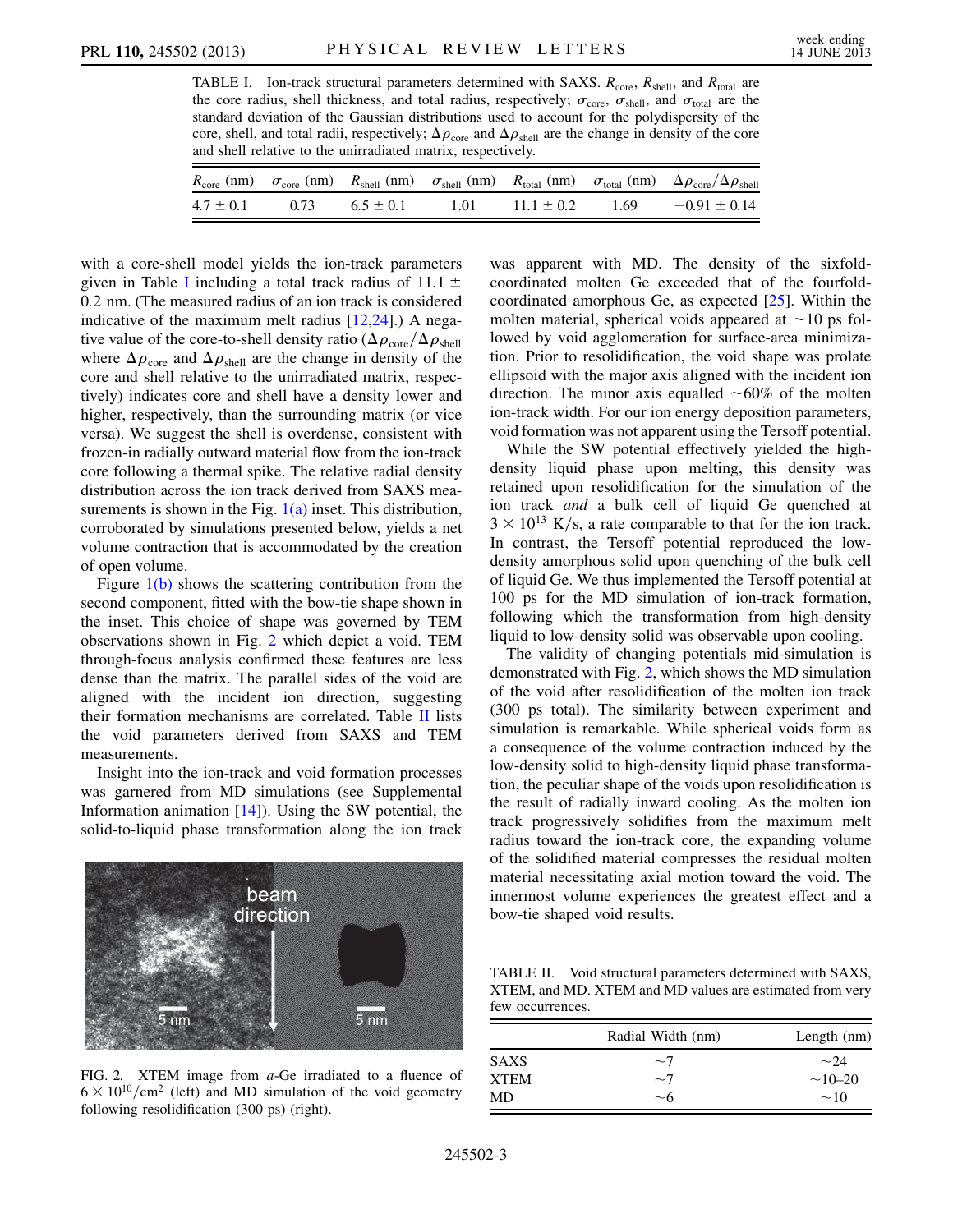<span id="page-3-0"></span>

FIG. 3 (color online). MD simulation of the time-dependent radial density distribution across an (a) ion track and (b) void. In (a), the reduction in density at  $\sim$  10 nm radial distance for times 100-130 ps is an artifact from changing the potential at 100 ps.

Figure [3](#page-3-0) shows time-dependent MD results of the relative radial density across (a) an ion track (between voids) and (b) a void, respectively. Across the ion track, the development of the core-shell structure is rapid with the greatest density ratio achieved  $\sim$  4 ps after the ion energy deposition. At the same time, the maximum temperature was achieved within the ion track ( $\sim$  4600 K), a temperature beyond that required for boiling (3093 K) [[26](#page-4-29)]). The maximum melt radius  $(\sim 11 \text{ nm})$  was reached at 100 ps and the presence of the high-density liquid phase spanning the ion track is readily apparent. Thereafter, the ion-track density distribution relaxes toward the preirradiation, low-density amorphous phase. MD yielded no evidence of crystallization within the ion track upon resolidification, consistent with XTEM observations. Both results contradict those of Furuno et al. [\[9\]](#page-4-13) potentially due to the influence of the free surface in Ref. [[9\]](#page-4-13). Across the void, formation begins in the vapor phase (10 ps) but evolves fully in the liquid phase  $(25 \text{ ps})$ . The maximum radii of the void and molten track ( $\sim 6.5$ ) and  $\sim$ 11 nm, respectively) are achieved at the same time (100 ps) again suggesting their formation is correlated. Relaxation yields a slight narrowing of the void with the radial density distribution constant for  $\geq 200$  ps. The entire cell has cooled to below the melting point of a-Ge (965 K [\[27\]](#page-4-30)) by 300 ps.

We propose the following scenario for ion-track and void formation in a-Ge. For our irradiation conditions, the energy transferred from the electronic to lattice subsystems is sufficient to induce melting and the formation of a molten cylinder of radius  $\sim$  11 nm. For elemental Ge, the liquid-phase density exceeds that of the solid and this increase in density necessitates a volume contraction within the ion track upon melting. Void formation begins in the vapor phase but clearly evolves in the liquid phase as shown from our MD simulations. As the lattice cools, our SAXS results show remnants of a core-shell structure are quenched into the ion track and radially inward resolidification yields bow-tie shaped voids.

We now calculate the number of voids per unit track length using two approaches. For the first, we estimate an ion track contains 2.8  $\pm$  0.5 voids/ $\mu$ m based on the amplitude of the SAXS spectrum. For the second, we approximate the void as a cylinder (13-nm wide and 15-nm long from XTEM) and calculate 99% surface coverage is achieved with a fluence of  $\sim 3.5 \times 10^{12}/\text{cm}^2$  (using an exponential overlap model (fractional coverage =  $exponential$  overlap model (fractional coverage  $=$  $1-\exp(-\pi R_v^2 \phi)$  with  $R_v$  the void radius and  $\phi$  the fluence). Using a void length of 15 nm as above and the irradiation-induced swelling data for a-Ge from Steinbach et al. [\[6](#page-4-10)] (derived with conditions identical to those in this report), yields a second, independent estimate of  $\sim$ 2.1 voids/ $\mu$ m in an ion track. (A third estimate from the MD simulation would clearly yield an erroneously high value given the limited length (61 nm) of the simulation cell. Our use of MD was to identify radial density distributions and the void formation mechanism.) This leads us to suggest that the bow-tie shaped features apparent in our XTEM image of Fig. [2](#page-2-1) not only result from the contraction of the molten volume within an ion track but, furthermore, they represent the embryonic precursors to the porous structure induced in a-Ge by SHII.

In summary, we have identified and characterized ion tracks and voids in  $a$ -Ge, thus demonstrating ion-track formation in an amorphous semiconductor. SAXS measurements showed the ion track was comprised of a coreshell structure consistent with quenched-in material flow, the latter resulting from a thermal spike and emanating radially outward. MD simulations, using a MC TTM approach as input, showed not only that a core-shell structure is present in the early stages of ion-track formation but remarkably reproduced the void geometry apparent from XTEM observations. The evolution of the void size and